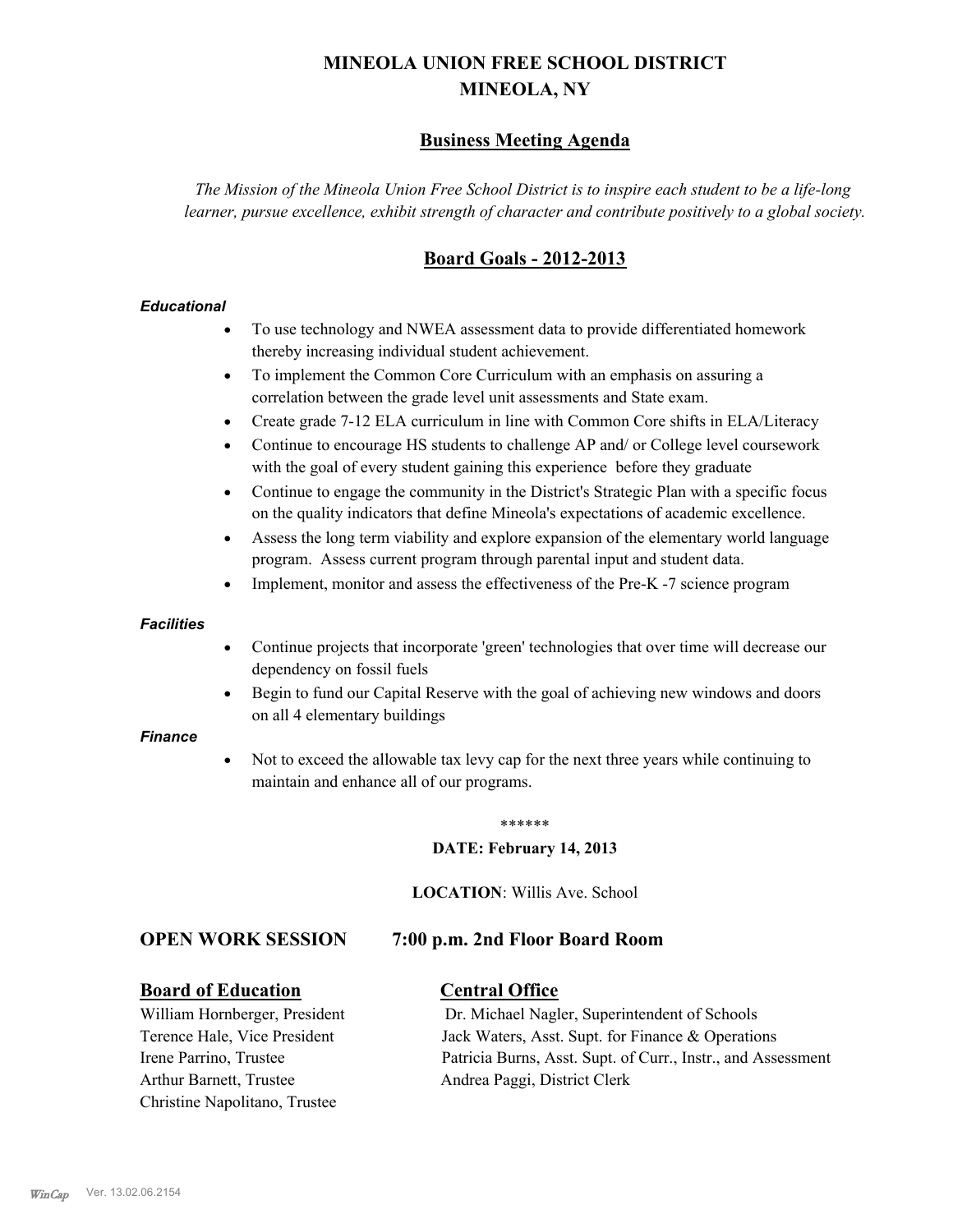**A. Call to Order** 

- **B. Pledge of Allegiance**
- **C. Reading of Mission**
- **D. Moment of Silent Meditation**
- **E. Dais & Visitor Introductions**
- **F. High School Student Organization Report**

#### **G. BOE Reports**

- **a. Comments from Board Trustees**
- **b. Comments from Board President**
- **c. Comments from Superintendent**

#### **H. Old Business**

#### **I. New Business**

**RESOLUTION #42- BE IT RESOLVED** that the Board of Education of the Mineola Union Free School District approves the 2013-2014 School Calendar.

| <b>Motion:</b><br>Second: |     |  |
|---------------------------|-----|--|
| Yes:                      | No: |  |
|                           |     |  |
|                           |     |  |
|                           |     |  |
|                           |     |  |
| Passed:                   |     |  |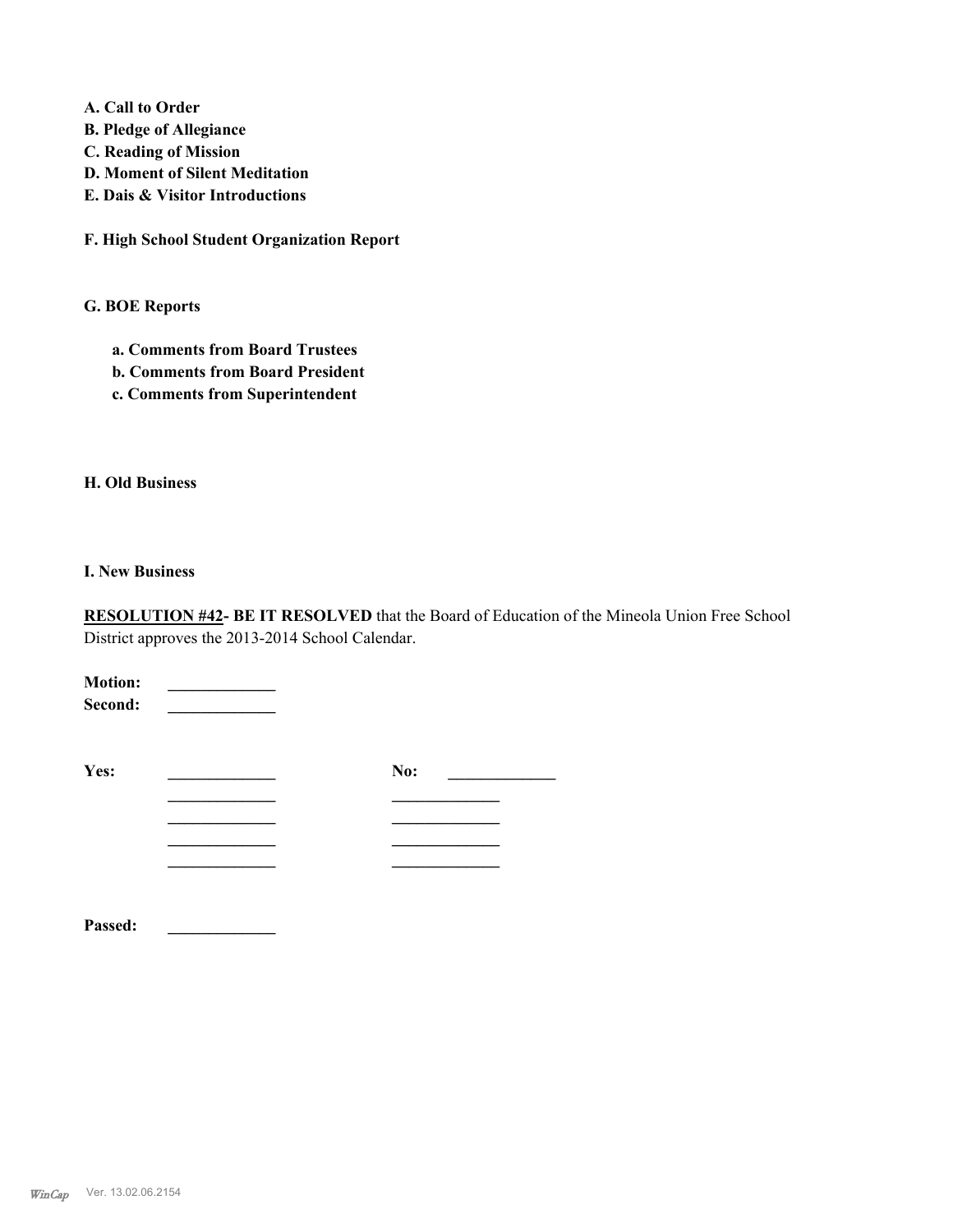#### **I. New Business (continued)**

**RESOLUTION #43- BE IT RESOLVED**, that the Board of Education of the Mineola Union Free School District hereby authorizes and approves the memorandum of agreement between the Board of Education and the Association of Mineola School Administrators, dated February 8, 2013; and

BE IT FURTHER RESOLVED, that the Board of Education hereby authorizes the Superintendent of Schools to incorporate said memorandum of agreement into a more formal written agreement and further authorizes the Superintendent of Schools to execute said formal written agreement

| <b>Motion:</b> |     |
|----------------|-----|
| Second:        |     |
|                |     |
| Yes:           | No: |
|                |     |
|                |     |
|                |     |
|                |     |
|                |     |
| Passed:        |     |

#### **J. Consensus Agenda**

**RESOLUTION # 44 -BE IT RESOLVED** that the Board of Education approves the consensus agenda items J.1.a. through J.5.b., as presented.

| <b>Motion:</b><br>Second: |     |
|---------------------------|-----|
| Yes:                      | No: |
|                           |     |
|                           |     |
|                           |     |
|                           |     |
|                           |     |

# 1. **Accepting of Minutes**

**Passed: \_\_\_\_\_\_\_\_\_\_\_\_\_**

That the Board of Education accepts the minutes of January 3, 2013 Workshop Meeting as presented. a.

#### 2. **Instruction**

- a. Leave(s) of Absence/Medical
- That the Board of Education approves a Medical Leave of Absence to Benay Shear, using her accumulated sick days, starting January 2, 2013. 1.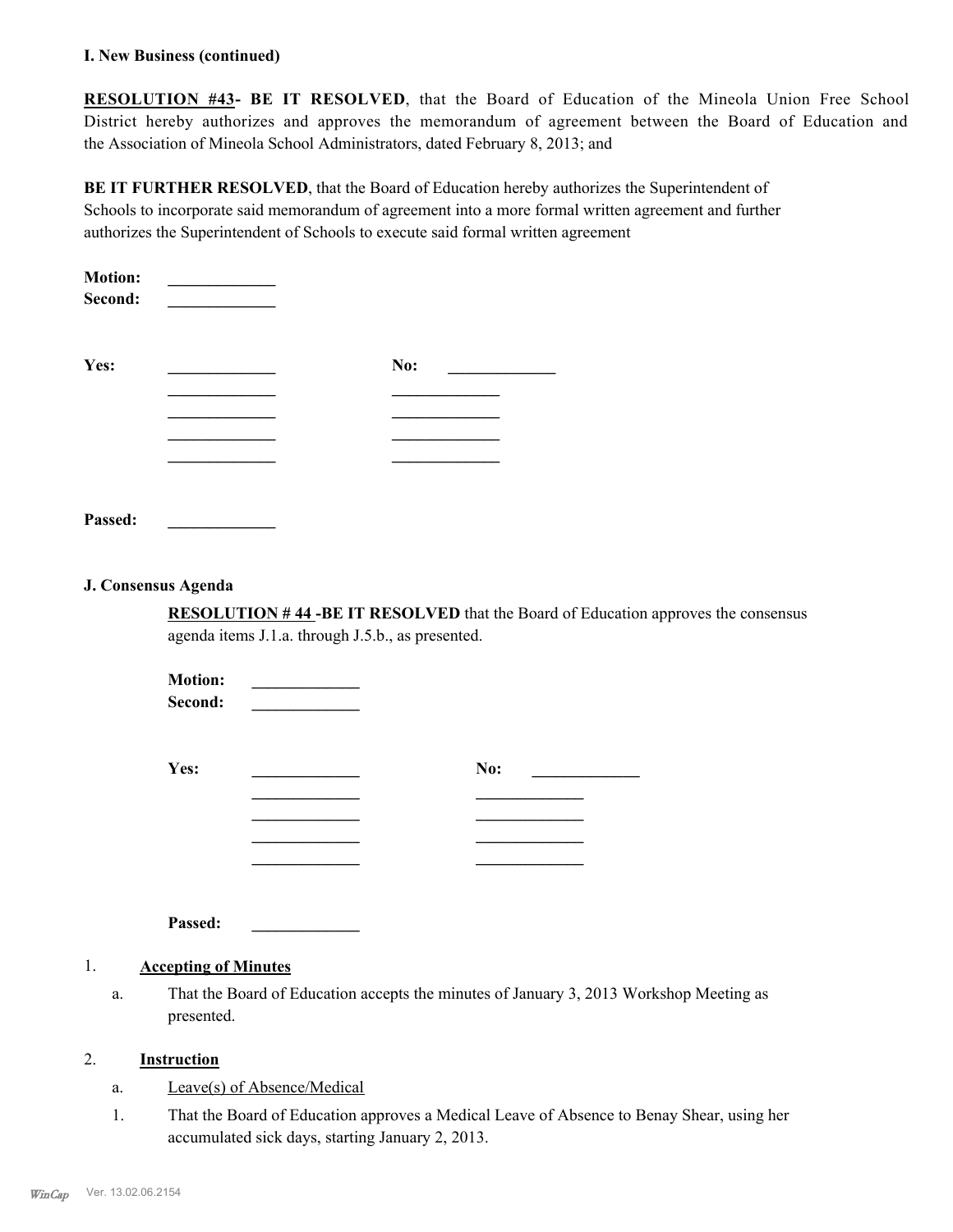Appointment(S) Sub Teacher per diem b.

> The Board of Education accepts the following individual(s) as Per Diem Substitute Teacher(s) for the current school year, at a daily rate of \$100.00 per day; and retirees at a daily rate of \$125.00 per day.:

- EMPLOYEE NAME EMPLOYEE CERTIFICATION 1. Nicole K. Wissler Childhood Ed(1-6), Early Childhood Ed(Birth-2)
- c. Appointment(S) Perm Sub
- The Board of Education approves the appointment of Alicia M. Zounek, to the position of Permanent Substitute Teacher, at Mineola High School, effective February 15, 2013 to May 31, 2013. Salary: \$100 per day 1.

#### Appointment(s) Coaches d.

That the Board of Education approves the appointment of the following coaches for 2012-2013 year:

| <b>POSITION</b>          | <b>EMPLOYEE NAME</b> | <b>STEP</b> | <b>STIPEND</b> |
|--------------------------|----------------------|-------------|----------------|
| Lacrosse-Varsity Asst    | Daniel Guido         |             | \$4,946.00     |
| Lacrosse-Girls 8th grade | Adrienne E. Koslow   |             | \$4,230.00     |
| Softball-Junior Varsity  | Hilary Pavels        |             | \$5,076.00     |
| Lacrosse- Girls JV       | Brittany M. White    |             | \$4,559.00     |

#### Appointment(s) Club/Stipends e.

That the Board of Education approves the following Club/stipend recommendatios for 2012-2013 year:

| <b>POSITION</b>       | <b>EMPLOYEE NAME</b> | <b>STIPEND</b> |
|-----------------------|----------------------|----------------|
| Winter Guard Director | Anthony J. Demarino  | \$4,260.00     |

### 3. **Civil Service**

- a. Resignation(s)
- That the Board of Education accept the resignation of Maria Dunlop, part time Classroom Aide at Hampton Street School, effective January 18, 2013. 1.

#### b. Appointments

That the Board of Education approve the appointment of Joseph Theriot, to the position of Custodial Sub, effective February 25, 2013. Salary will be \$12.25 per hour. 1.

#### c. Leave(s) of Absence

- That the Board of Education approve a paid Medical Leave of Absence to Gonzalo Giron, Cleaner at the High School, due to surgery, effective January 14, 2013. Return will be at doctor's discretion. 1.
- That the Board of Education approve a paid Medical Leave of Absence to Geraldine Larson, PT Teacher Aide at Meadow Drive, effective February 4, 2013. Return date is approximately six weeks and at doctor's discretion. 2.

### 4. **Business /Finance**

### a. **Treasurer's Report**

That the Board of Education accepts the Treasurer's report for the period ending December 31, 2012 and directs that it be placed on file.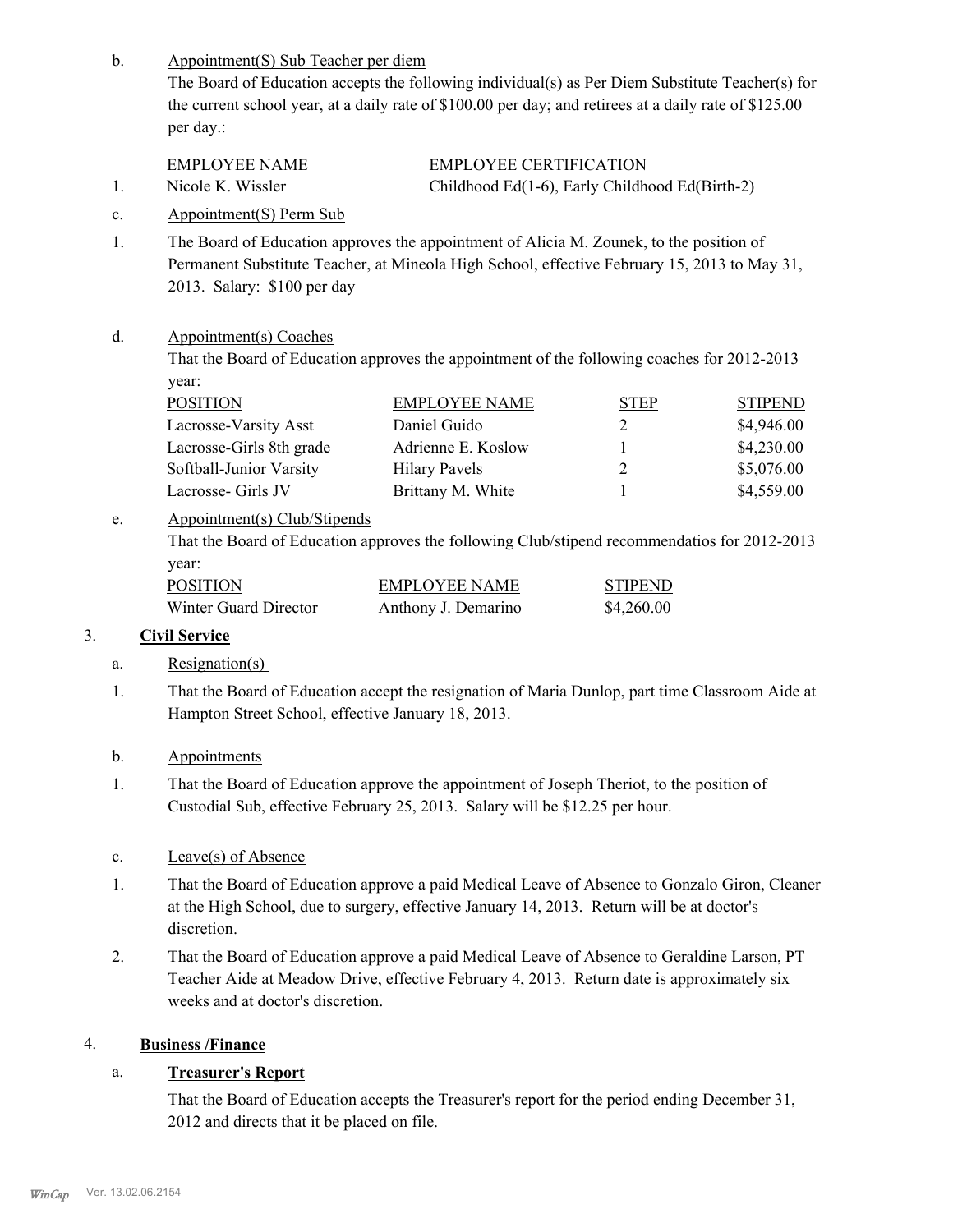#### b. **Approval of Invoices and Payroll**

That the Board of Education accepts the Invoices and Payroll for the period ending January 31, 2013

| Warrant $\#$ 13 | January 09, 2013 | \$961,947.88 |
|-----------------|------------------|--------------|
| Warrant $#14$   | January 30, 2013 | \$595,811.27 |

#### **TOTAL EXPENSES \$1,557,759.15**

PAYROLL # 13 & # 14

| General | \$3,987,313.97 |
|---------|----------------|
| F Fund  | \$71,709.30    |

#### **TOTAL PAYROLL \$4,059,023.27**

#### **Business/Finance: Disposal of District Property** 5.

That the Board of Education approves the disposal of the following district property, according to Policy #6900, declaring them obsolete:

- a. Bus # 64- 1994 Bluebird: VIN # 1BAAGCSA4RF062724
- Bus # 70- 1998 Bluebird: VIN # 1BAAGCSA5WF079463 b.

These have been replaced by buses 113 and 114.

#### **K. Superintendent Reports/Presentations**

Superintendent of Schools' Reports for 2/14/13 Presentations:

1. 2013- 2014 School Calendar

2. Corrective Action Plans- Updates by Jack Waters

#### **L. Public Comments**